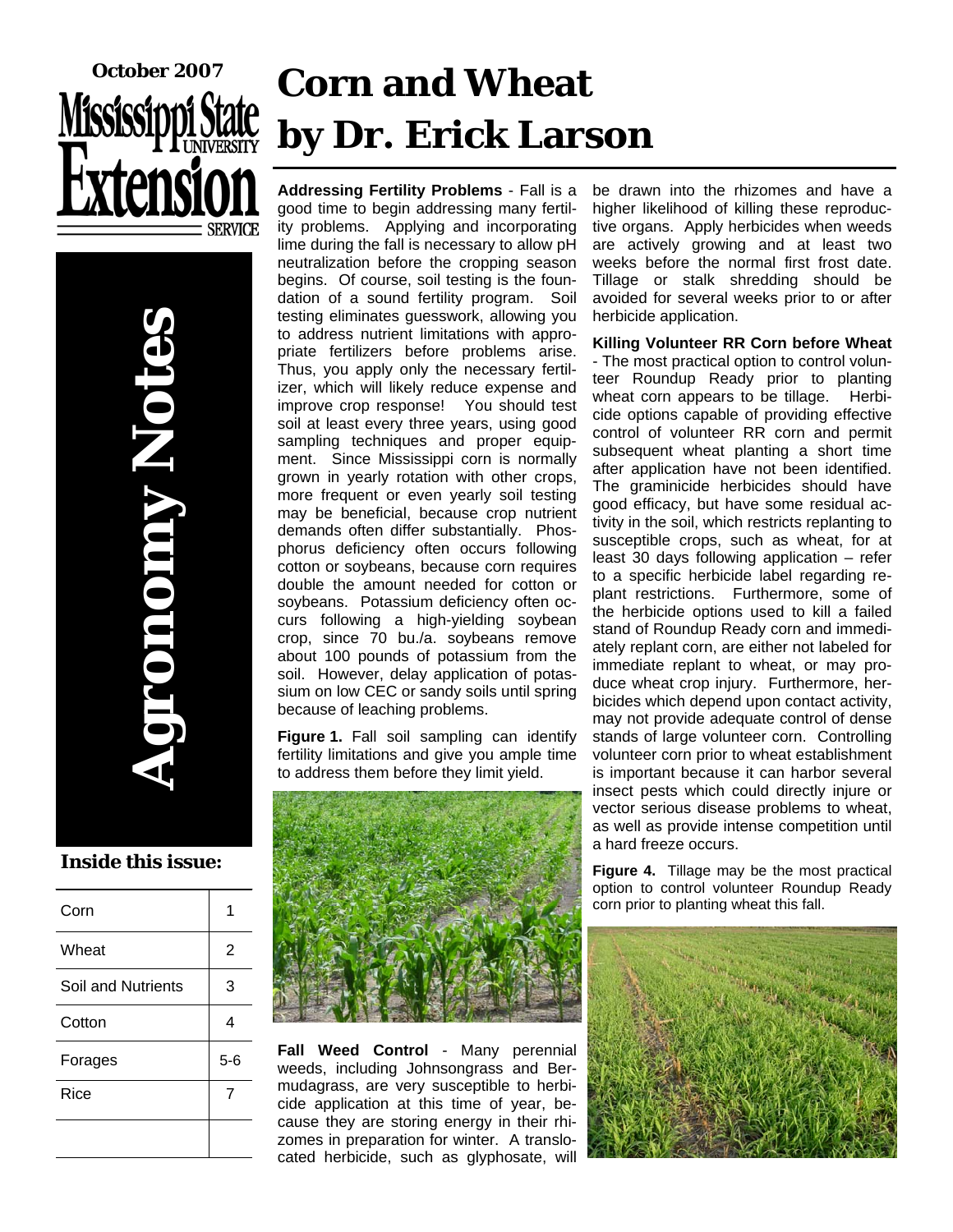### **Wheat by Dr. Erick Larson**

**Don't Plant Wheat Early** – Planting date might appear to be a relatively trivial factor in the grand scheme of wheat production (particularly since wheat is often grown for forage), but is absolutely critical to high grain yield. For example, a summary of management practices from a recent Kentucky Wheat Production Contest (where the winners all exceeded 100 bushels per acre) showed only one entrant planted their field prior to the recommended optimal time. Planting too early unnecessarily exposes wheat to potential development, fertility, weed and numerous pest problems which ultimately reduce yield potential. The fact that southern winters are mild often aggravate this situation, because the onset of dormancy may vary considerably from year to year and temperatures may be warm enough to encourage substantial growth during the winter. Thus, growers accustomed to gaining developmental advantages from planting summer crops early, such as corn and soybeans, may run into severe problems by using the same strategy with winter wheat. The adverse effects from excessive fall growth potentially include winter and/or spring freeze damage, development of Barley yellow dwarf virus, Hessian fly and armyworm infestation, disease problems, more weed competition, poor nutrient use, and increased lodging. In fact, growers in north Mississippi this year reported yield reduction up to 90% from freeze injury to a specific variety, depending upon planting date.

**Optimum Planting Dates -** The suggested wheat planting dates (within 10 to 14 days of the average first frost date in the fall) should provide warm enough temperatures and long enough days for seedling emergence and tillering to begin before dormancy occurs. This normally corresponds to:

**North and Central Mississippi**: October 15 - November 10 **Delta Region**: October 20 - November 15

**South Mississippi**: November 1 - November 25 **Coastal Region**: November 15 - December 10

**Suggested Seeding Rates –** Wheat growers should strive to establish 1.0 to 1.3 million plants/acre or 23 to 30 plants/ft.<sup>2</sup>. Wheat seed size can range from 11,000 to 18,000 seeds per pound, so a grower should base seeding rate on the number of seeds (seeds per pound), rather than on the volume or weight of the seeds (bushels per acre) – particularly since seed price is high. Suggested seeding rates vary considerably for different planting methods. Planting with a grain drill should produce good emergence (80 to 90 percent of planted seed) under normal conditions. Thus, plant about 1.1 million to 1.6 million seeds per acre (about 75 to 125 pounds of seed per acre) with a grain drill. This seeding rate corresponds to 18 seeds/ft. for 7-inch drill spacing, or 26 seeds/ft. for 10-inch drill spacing. Growers broadcasting and incorporating seed should use higher seeding rates  $(40-45 \text{ seeds/ft.}^2)$ , because emergence success will likely be modest (60-70% of planted seed). Growers broadcasting small grain seed on the soil surface should generally utilize very high seeding rates (50-60 seeds/ft<sup>2</sup>), because emergence and seedling survival can be relatively low (around 50% of planted seed). For more information, please refer to Publication 2401 "Planting Methods and Seeding Rates for Small Grain Crops." [http://](http://msucares.com/pubs/publications/p2401.pdf) [msucares.com/pubs/publications/p2401.pd](http://msucares.com/pubs/publications/p2401.pdf)f

**High Yield Seeding Rates?** – Many wonder whether wheat yield can be improved by drilling more seed than standard. However, wheat grain yield is relatively unresponsive to seeding rate, unless planting dates vary considerably later than normal. In fact, an Arkansas study showed no significant yield difference for seeding rates from 60 to 180 pounds per acre. Thus, utilizing a drill and conservative seeding rates, may substantially improve enhance your bottom line. Healthy wheat has tremendous tillering ability to compensate for variable stands and the south's warm winter climate typically allows wheat to fulfill this potential. Higher than normal seeding rates may also promote lodging and disease infection.

**Wide Drill Row Spacing –** Many are considering planting wheat with a wide-spaced drill (10-15 inch) more appropriately designed to plant soybeans or other crops. Research data generally indicates only slight yield difference between 10-inch drill spacing and narrower widths. However, expect about 5-15% yield reduction with 15-inch spacing compared to normal widths (8-inch or less). This yield loss cannot be overcome by increasing seeding rate. In fact, seeding rates (per acre) can be reduced somewhat in 15-inch rows with little yield loss, because the seeding rate per linear foot will be comparable. When planting wheat in 15-inch rows, I would suggest relatively medium to tall varieties that develop lush canopies and tiller well.

**No-Till Planting -** Growers can successfully establish and produce small grains in no-till systems, but need to closely manage factors capable of limiting planting performance and stand establishment, particularly plant residue. The presence of heavy plant residue in no-till systems, may restrict drill penetration, seed placement, and furrow closure. Thus, you should closely check drill performance in the field, reduce drill ground speed, and increase seeding rate by 10-15%, compared to drill rates in conventionally prepared seedbeds, to compensate for difficult planting conditions. Drill performance in standing stalks may be improved by drilling at an angle slightly different from the direction of the existing crop row. This redistributes the residue concentration zone continuously along the drill's frame, minimizing residue accumulation. In most cases, applying a burndown herbicide prior to planting will improve seeding establishment and by killing emerged winter weeds.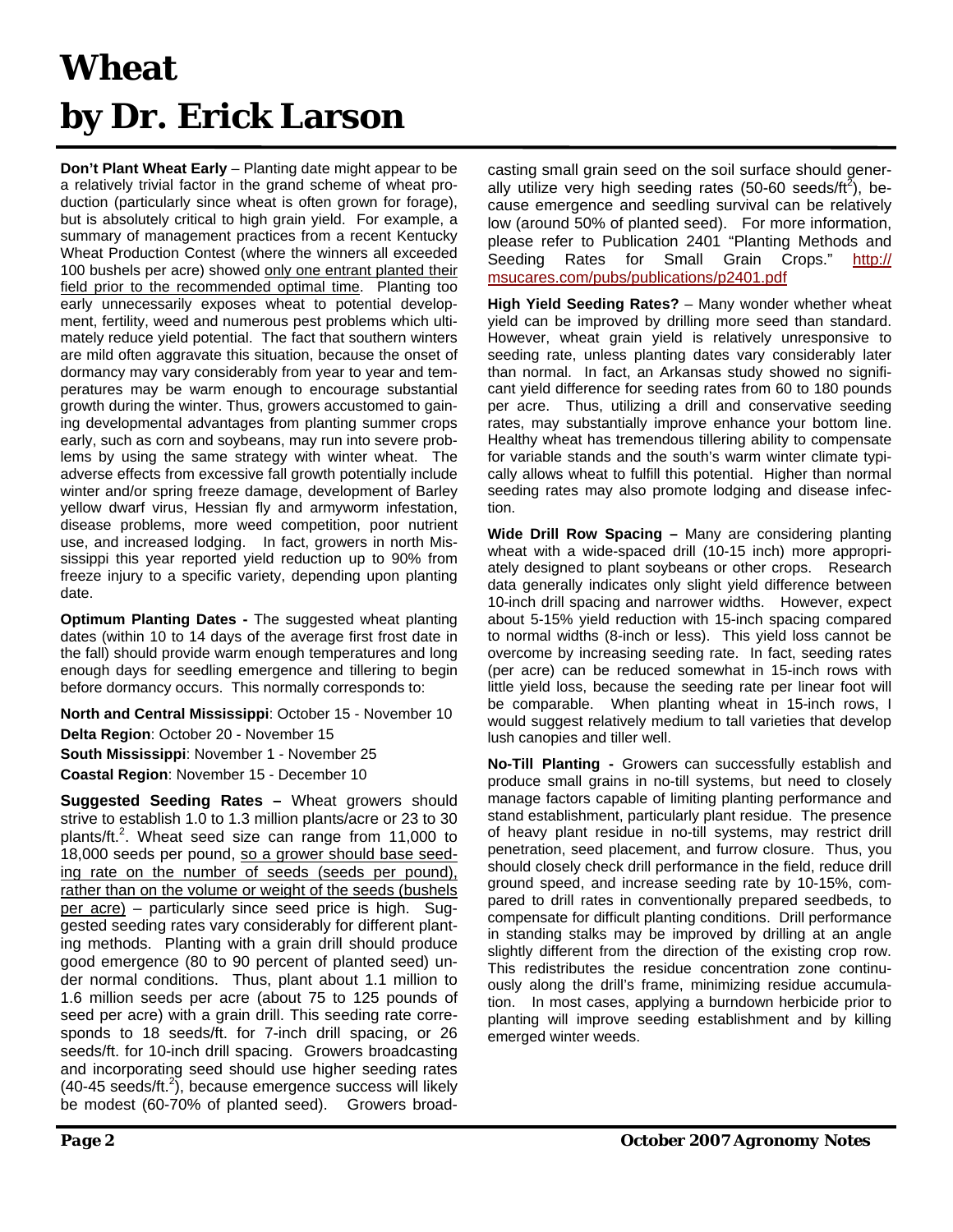### **Nutrient and Soil Management by Dr. Larry Oldham**

Ending one crop means starting another one. As harvest ends, If your soil CEC (Cation Exchange Capacity) is greater than 8, consider fall application of phosphorus and/or potassium fertilizers, IF recommended by a reputable soil testing laboratory BASED on a recent soil test. ALWAYS follow Best Management Practices (BMP's) in fertilizer application. They ensure more effective fertilizer use, and minimize environmental impacts.

The first BMP, and probably the most important is to base fertilizer applications on recent soil tests. Soil testing does offer fertilizer recommendations, but the most important thing it may offer is the circumstance that fertilization with P and K may not be necessary if your nutrient index is medium or higher.

Other BMP's are listed below. Some concern nitrogen, however since Mississippi is rather warm and humid, we do not recommend fall application of N for next season row crops. This has been reconfirmed in some recent work by USDA ARS researchers in Mississippi. These are retained from my original list because there will be a lot of attention to wheat and corn fertility programs in the next few months.

• **When application rates are correlated with yield goals, make sure you are realistic concerning your soils and management.** Use average crop yields from the past 3 to 5 years, then add 10% for a realistic projection of the production potential on your soils, using your production management, in your climate area.

• **Use the most suitable nitrogen fertilizer source, depending upon the crop, application method, and climatic conditions.** Some fertilizers work better in certain situations due to climate and soil conditions. Remember that not all 33-0-0 is ammonium nitrate anymore. Ammonium sulfate and urea blends offer certain concerns in some situations.

• **Price fertilizers on the cost per pound of nutrient.** This is the best way to compare cost of nitrogen among equivalent sources.

• **Use proper application techniques.** Use the correct technique for the particular situation.

• **Maintain and calibrate application equipment.**  Improperly maintained and poorly set equipment 'steal' crop input dollars. Make sure owned equipment is properly working and calibrated. Confirm with custom applicators that their equipment is calibrated.

• **Avoid application to surface waters.** Absolutely

avoid direct application to any surface streams.

• **Time application properly for the crop.** Nitrogen use efficiency is best when applied close to the time of crop uptake.

• **Control soil erosion.** Nutrients move when soil particles move. Using soil conservation keeps soil and nutrients where they can be utilized by growing crops. If you have a conservation plan, follow the nutrient management component of it.

• **Properly control water flow.** Nitrogen movement in the landscape is closely linked to water movement. Slow water down when appropriate by conservation practices, or speed water movement when appropriate.

• **Use cover crops, and maintain crop residue on the soil surface.** Cover crops reduce the likelihood of N movement in the landscape by 'scavenging' N left in the soil profile after the previous crop. Using the residual N increases cover crop dry matter production, thus enhancing soil quality attributes such as soil organic matter levels and tilth.

Again, we do not recommend fall application of N fertilizers in Mississippi. However, this may be problematic if the only P containing fertilizers available are mono-ammonium phosphate (MAP, 11-52-0) or di-ammonium phosphate (18-46-0). The nitrogen in both materials is positively charged ammonium, and hopefully it exchanges with another cation when these materials or forms mixed ammonium/calcium or magnesium phosphates which precipitate.

MAP and DAP are interesting in that MAP forms an acidic zone around the granules as they dissolve, but DAP forms an alkaline zone. These zones dissipate and are apparently not a factor within 3 to 4 weeks after field application. At the agronomic level, both are excellent sources of P with very, very little yield differences found in the literature.

#### **REMINDER**

**Cotton Short Course; December 11-12 Delta Ag Expo; January 15-16 Crop College; February 12-13-14**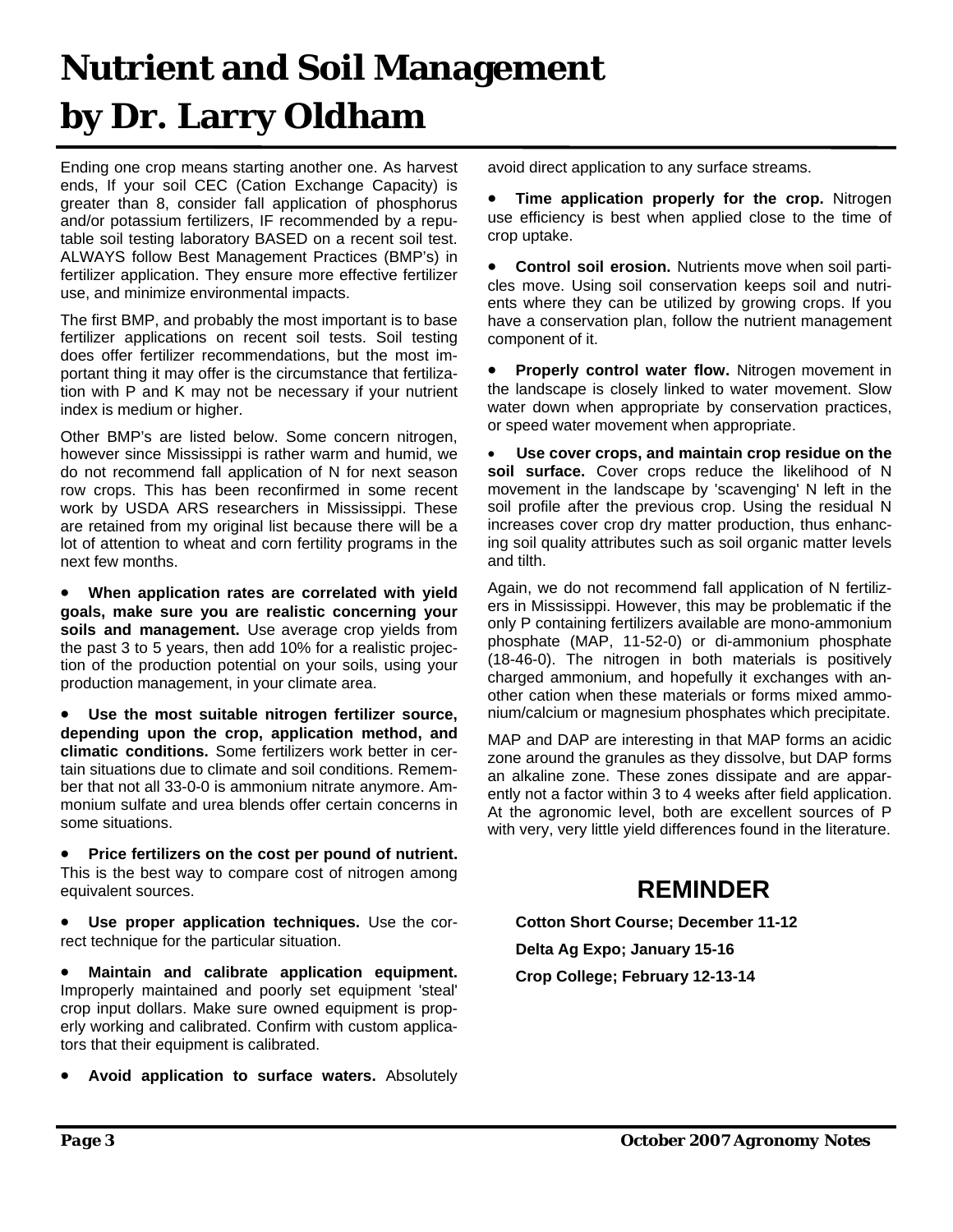## **Cotton by Dr. Darrin Dodds**

Cotton harvest is progressing rapidly and early yield reports are very promising. Approximately 60% of the crop has been harvested to date compared to 74% at this time last year and a 5-year average of 50%. 68% of the crop is rated as good to excellent at of October 7. One major concern heading into the fall is soil moisture. Only 39% of our soils are rated as having adequate to surplus soil moisture. Hopefully fall and spring rains will erase the soil moisture deficit that we continue to struggle with and get next year started on the right foot.

As harvest progresses it is important to keep module placement and storage in mind. Modules should be placed in areas where that are well drained such as turnrows or field roads. These areas should be smooth and firm and be free of debris such as gravel, stalks, long grass, etc. Modules should be placed in areas where they are easily accessible by module trucks. Areas that are difficult to access in wet weather or have overhead power lines nearby should be avoided.

Seed cotton stored in modules should have a moisture content of 12% or less. Moisture content above 12% can lead to increased heat production within the module; this can lead to problems such as module fires and reduced grades. A rapid, continuous rise in temperature of 15° to 20° F during the first five to seven days of storage indicates a high moisture problem. If internal module heat reaches 110°F, modules should be ginned immediately to avoid the possibility of significant losses. Seed cotton harvested at the correct moisture and stored in modules should not increase in temperature more than 10° to 20° F. As time progresses, normal increases in temperature should level off and temperature should begin to decline. Always inspect tarps before use. Whipping action from wind can cause fabric to wear and no longer be waterproof. Tarps should also be inspected for rips, holes, etc. and be repaired or disposed of as needed. If I can be of service to anyone, don't hesitate to contact me at 662- 418-1024.

The 2007 Cotton Short will be held at the Bost Extension Center on the campus of Mississippi State University on December 11-12, 2007. Pre-registration fees are \$80 (until November 30, 2007) and \$100 thereafter. Preregistration for the 2007 Cotton Short course is now available on-line at:

[http://msucares.com/crops/cotton/short-course07](http://msucares.com/crops/cotton/short-course07/)/

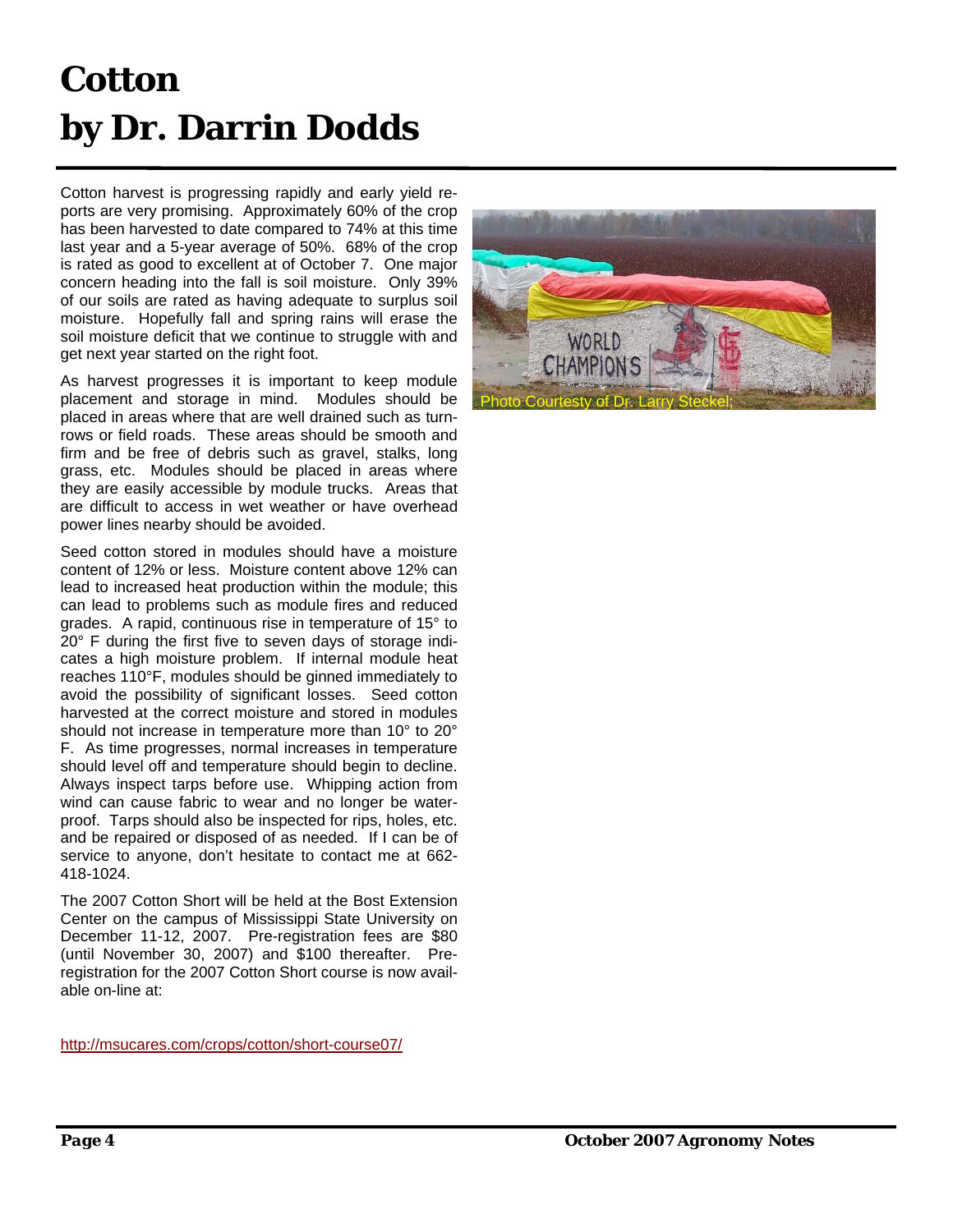### **Forages by Dr. Rocky Lemus**

Although winter forages are produced in Mississippi, hay is still the primary source for livestock feeding during the winter. A better understanding of hay losses and quality changes associated with hay storage conditions is critical to reduce feeding costs. Maintaining hay quality after harvest depends on proper storage. Total loss for high quality hay stored outside on the ground could range from 25% to 30%. This dry matter loss from poorly stored hay also translates to dollar values related to the amount of nutrients that have to be supplemented as protein or energy products.

**Table 1.** Effect of storage method on percent dry matter (DM) loss from large round hay bales.

|                                      | <b>Storage Period</b><br>(months) |               |  |  |  |  |
|--------------------------------------|-----------------------------------|---------------|--|--|--|--|
| <b>Storage Method</b>                | $12 - 18$<br>$0 - 9$              |               |  |  |  |  |
|                                      |                                   | - % DM loss - |  |  |  |  |
| Ground                               |                                   |               |  |  |  |  |
| Covered                              | $5 - 10$                          | $10 - 15$     |  |  |  |  |
| Exposed                              | $5 - 20$                          | $15 - 20$     |  |  |  |  |
| <b>Elevated</b>                      |                                   |               |  |  |  |  |
| (pellets/tires)                      |                                   |               |  |  |  |  |
| Covered                              | $2 - 4$                           | $5 - 10$      |  |  |  |  |
| Exposed                              | $3 - 15$                          | $12 - 35$     |  |  |  |  |
| <b>Enclosed barn</b>                 | >2                                | $2 - 5$       |  |  |  |  |
| <b>Under roof (open</b><br>building) | $2 - 5$                           | $3 - 10$      |  |  |  |  |

Source: Huhnke, 2003.

#### **Where to Storage hay?**

Most producers in the state are moving in the direction of utilizing round bales instead square bales and they might have limited space for indoor hay storage. It is important to select a well-drained area in the farm where round bales could be stored. Placing round bales in pallets, tires, or gravel minimize dry matter losses (Table 1). Some studies have shown that these techniques reduce storage losses by 15 percent.

These are the not the most recommended methods, but most frequently used by producers with limited storage. These methods are only recommended if the storage period is less than 90 days and daily temperatures are less than 95 °F. In this case, utilizing a tarp is recommended to reduce weathering effects. This reduces dry matter and hay quality losses. Other methods include enclosed barns and roofed-open buildings where the cost of the structure can increase considerably the amount of money invested in hay storage.

**Table 2.** Percent of dry matter (DM) loss in the

outer layer of round hay bales with different diameters.

|                                     |              |              | Bale Size $(ft)^1$ |       |     |  |  |  |
|-------------------------------------|--------------|--------------|--------------------|-------|-----|--|--|--|
| Outer<br>layer<br>depth<br>(inches) | $4 \times 4$ | $5 \times 4$ | 6 x 5              | 7 x 6 | 8x6 |  |  |  |
|                                     |              | -% DM Loss   |                    |       |     |  |  |  |
| 2                                   | 16           | 13           | 11                 | 9     | 8   |  |  |  |
| 4                                   | 31           | 25           | 21                 | 18    | 16  |  |  |  |
| 6                                   | 44           | 36           | 31                 | 27    | 23  |  |  |  |
| 8                                   | 56           | 46           | 40                 | 34    | 31  |  |  |  |

 ${}^{1}$ Bale size = diameter x width.

Source: Huhnke, 2003

When storing bales outside, it is important to place bale rows in the same direction and the prevailing winds, leaving at least 3 ft between bale rows to increase air circulation. Leave at least 2 ft between bales if they are stored side by side. When bales are stored outside, it important to maximize solar exposure to reduce moisture levels; therefore avoid shaded areas close to trees or buildings. Hay stored outside and unprotected often display high weathering and decrease in quality. This weathering process also decreases digestibility and increases fiber content. Storing these bales over longer period of time has shown that up 8 inches of the outer layer could be lost due to weathering (Table 2).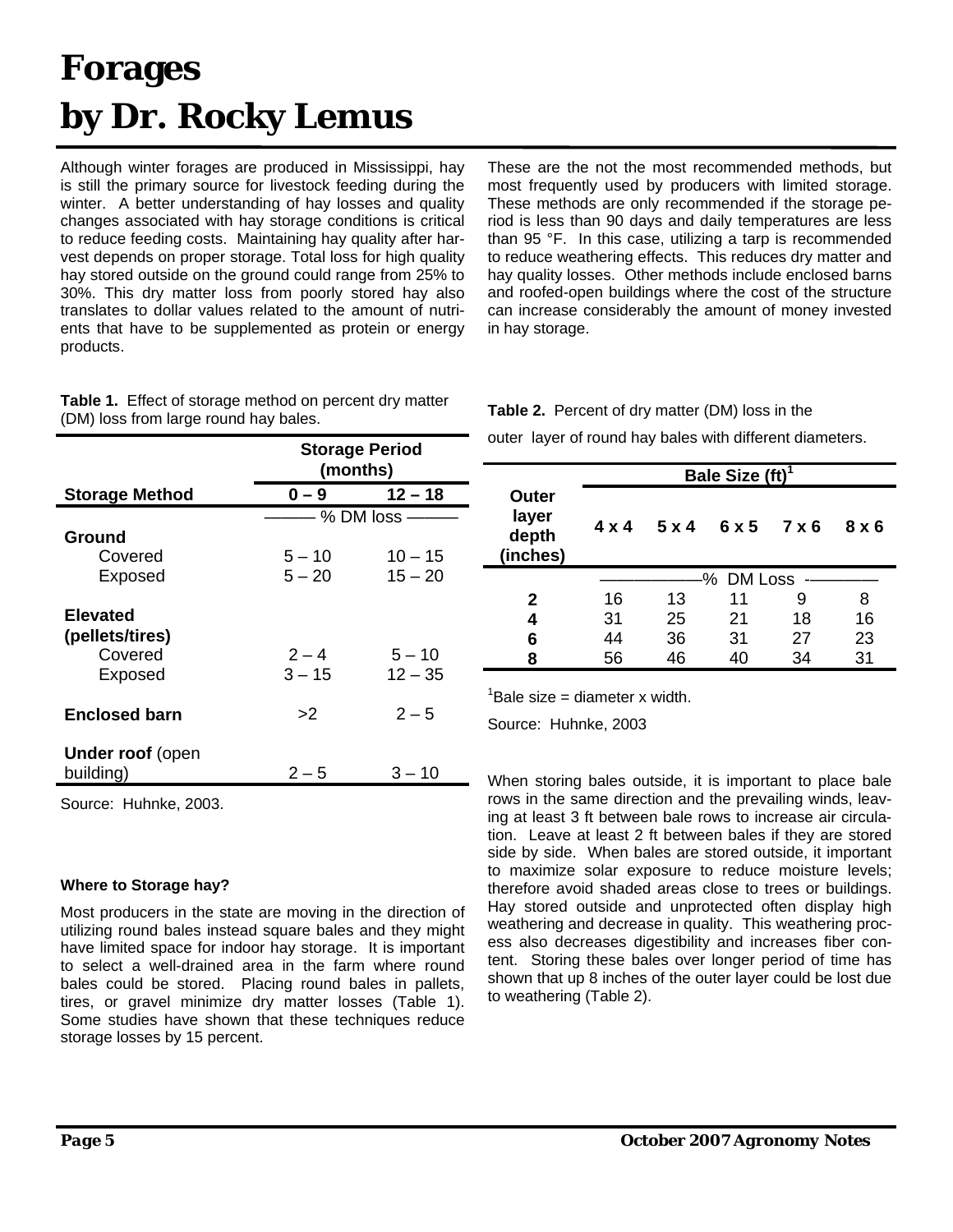#### **Forages continued… by Dr. Rocky Lemus**

Some producers might think that this is a small percentage lost, but when it translates to economics, significant amount of money can be lost, especially in years where the drought has a large effect in available forage and hay prices (Table 3 and 4). In 6x6 round bale, a six-inch weathered layer could have a 36 to 38% decrease in digestibility and less available nitrogen (crude protein).

| <b>Table 3.</b> Estimated cost of hay after storage lo losses for |  |  |  |  |
|-------------------------------------------------------------------|--|--|--|--|
| different round bale sizes.                                       |  |  |  |  |

|                                                        |             | Bale Size (ft) <sup>1</sup> |       |
|--------------------------------------------------------|-------------|-----------------------------|-------|
| <b>Average Depth</b><br>of Weathered<br>Layer (inches) | 4 x 4       | 5 x 4                       | 6 x 6 |
|                                                        |             | \$/ton                      |       |
| 2                                                      | $59.50^{2}$ | 57.47                       | 56.18 |
| 4                                                      | 72.49       | 66.67                       | 63.29 |
| 6                                                      | 89.29       | 78.13                       | 72.46 |
| 8                                                      | 113.64      | 92.59                       | 83.33 |

 ${}^{1}$ Bale size = diameter x width.

<sup>2</sup>Assumes a production cost of \$50/ton Source: Collins, 1997.

| Hay<br>Price |   | Storage loss $(\%)^1$ |    |                            |    |    |    |    |
|--------------|---|-----------------------|----|----------------------------|----|----|----|----|
| (\$/ton)     | 5 | 10                    | 15 | 20                         | 25 | 30 | 25 | 40 |
|              |   |                       |    | Economic loss (\$/Ton hay) |    |    |    |    |
| 40           | 2 | 4                     | 6  | 8                          | 10 | 12 | 14 | 16 |
| 60           | 3 | 6                     | 9  | 12                         | 15 | 18 | 21 | 24 |
| 80           | 4 | 8                     | 12 | 16                         | 20 | 24 | 28 | 32 |
| 100          | 5 | 10                    | 15 | 20                         | 25 | 30 | 35 | 40 |
| 120          | հ | 12                    | 18 | 24                         | 30 | 36 | 42 | 48 |

<sup>1</sup> Loss percentage does not include losses associated with shrinkage or reduced forage quality.

Source: Huhnke, 2003.

For example, consider a 5x4 bale of bermudagrass weighing 1000 lb and stored outside, in the ground, and uncovered. There are 50 bales in the lot. The 4-inch outside layer has been degraded and represents a 30% dry matter loss. This means a 300-lb loss per each 1000-lb bale. Bermudagrass originally contained 10% protein and 58% TDN. Forage quality loss amount to 30 lbs of protein and 174 lb of TDN. If you need to replace TDN with corn at a cost of \$6.00 per cwt, the replacement cost is \$10.44 per bale of TDN. Replacing protein loses using is soybean at \$12.00 cwt will be \$3.60 per bale. Due to this losses, additional hay have to be bought to replace losses from storage and feeding. All of these translates to losses of \$5 to \$8 per bale (\$250 to \$400 per lot) when hay is properly stored.

Dry matter (DM) loss of dry hay bales is a function of hay moisture, temperature, and how long the hay is exposed to those conditions. To maintain harvest quality as much as possible, it is important that the hay be stored immediately and properly. Investments in storage facilities need a long-term plan to obtain beneficial returns from the infrastructure cost. Low capital storage systems such tarps and elevating the bales to minimize ground contact could be used for a short-term period by producers to offset costs and losses. To reduce loss in hay dry matter and hay quality ensure that: (1) hay is properly cured (<15% moisture), (2) protect the bales from rain and other elements, (3) ensure proper ventilation and air circulation, (4) maintain hay elevated and away from ground level, and (5) check your hay for mold and increasing heat.